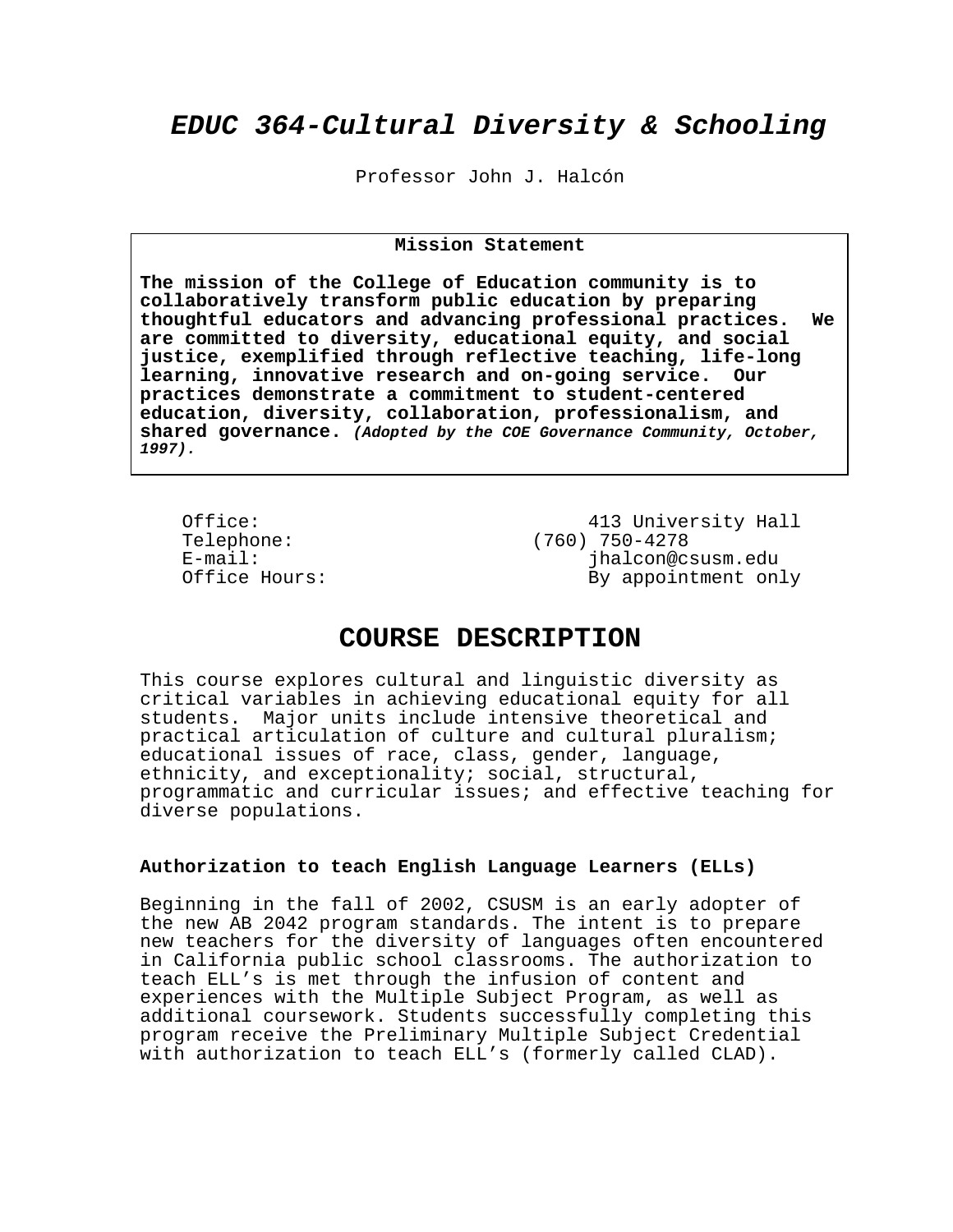## **COMPETENCIES**

The course objectives, assignments, and assessments have been aligned with the CCTC standards for Multiple Subjects Credential. Please be sure to incorporate artifacts from his class into your final comprehensive, electronic portfolio. The following standards are addressed in this class:

### **State Standards**

| Standard 3:  | Relationship between theory and practice.             |
|--------------|-------------------------------------------------------|
| Standard 4:  | Pedagogical thought and reflective                    |
|              | practice.                                             |
| Standard 5:  | Equity, diversity, and access to core                 |
|              | curriculum.                                           |
| Standard 10: | Preparation for learning to create a                  |
|              | supportive, healthy environment for                   |
|              | student learning.                                     |
|              | Standard 11: Preparation to use educational ideas and |
|              | research.                                             |
|              | Standard 12: Professional perspectives toward student |
|              | learning and the teaching profession                  |
|              | Standard 13: Preparation to teach ELL's.              |

### **Teacher Performance Expectations (TPE's)**

| TPE 4:  | Making content accessible. |
|---------|----------------------------|
| TPF 7:  | Teaching ELL's.            |
| TPE 13: | Professional Growth.       |

### **Course Objectives**

- 1. To expand student's knowledge about the diversity that is part of today's school and community.
- 2. To provide a safe environment for reflection on, and discussion of, the complex ways in which pluralism is a part of educational contexts.
- 3. To provide support to all students who represent national, state, and regional diversity in our public schools.
- 4. To gain an understanding of, and experience with "at risk " children and/or young people.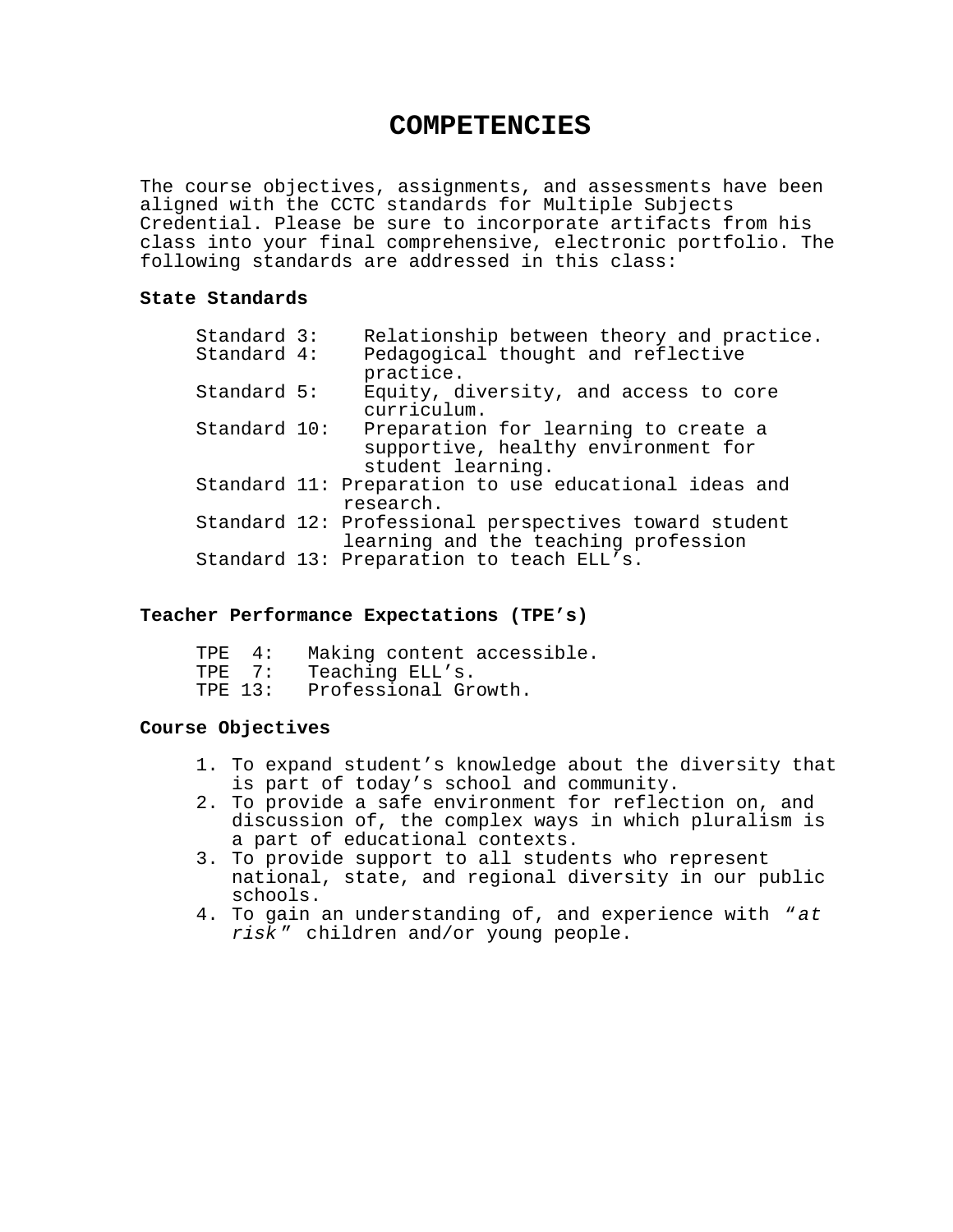### **General Considerations**

### **All rights reserved**

I reserve the right to change, add to, or delete any and all material from the course.

#### **Academic Honesty**

I expect that each student will do his/her own work, and contribute equally to group projects and processes. Plagiarism or cheating is unacceptable under any circumstance.

### **Appeals**

Every student has the right to appeal a grade, or appeal for appeal for redress of grievances incurred in the context of the class. Disputes may be resolved informally with the professor, or through the formal grades appeal process. For the latter, consult with Dr. Peggy Kelly, Associate Dean of the College of Education.

### **Ability**

Every student has the right to equitable educational consideration and appropriate accommodation. Students having differing ability (mobility, sight, hearing, documented learning challenges, first language/English as a second language) are requested to contact the professor. Every effort will be made to accommodate the student's special needs.

### **COURSE REQUIREMENTS**

#### **Required Texts**

- Spring, Joel . Deculturalization and the struggle for equality ( 2001). Fourth edition. New York: The McGraw Hill Companies, Inc. ISBN 0-07-232275-6.
- Villaseñor, Victor. Rain of Gold. (1992). Delta Press. ISBN: 0385-31177-X
- Pelzer, Dave (1995). A child called "It": An abused child's journey from victim to victor. Health Communications. , Inc. Deerfield Beach, FL. ISBN:1-55874- 366-9.
- Class Reader.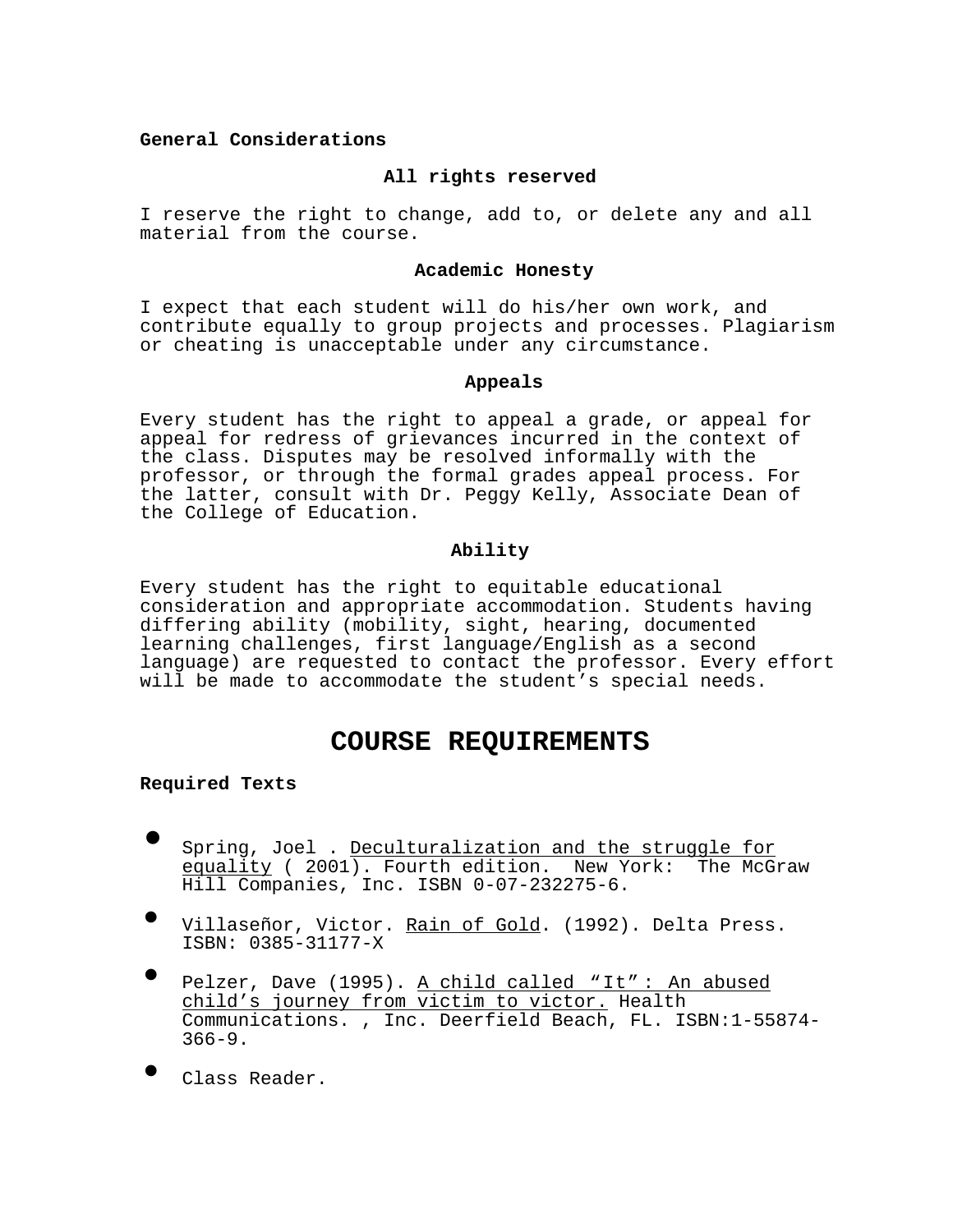# **Grading Policy**

- All required work must be submitted on time.
- You will lose one complete grade on an assignment for late submissions.
- Your reference of choice for **ALL** papers and/or written assignments is the APA (American Psychological Association) Handbook. (Refer to

<www.apastyle.org/index.html> )

#### **Assessment**

**There are 1000 points possible**:

**Attendance and Class Participation (150 points)** –First is the expectation that you will attend all class sessions and participate actively in class discussions. Each meeting is worth 10 points. If you miss four (4) class sessions, you will be dropped from the class. Each class meeting is considered two (2) class sessions.

**Personal/Family Background (150 points) Assignment #1:** By researching and studying one's family background it is possible to gain an appreciation about ourselves as individuals and our many similarities and differences.

In this assignment you are to write a 6-8 page narrative about your family background including religious affiliation, ethnicity, culture, language(s), country of origin, education/occupation and any other information you think is of interest and value.

Reflect on your own experiences in terms of your cultural referents, your family background, and other factors determined by your own circumstances and upbringing. Be prepared to discuss your assignment within a larger class dialogue.

**Discussion Board (300 points)--Ongoing:** Students are required to participate in the class Bulletin Board. Your discussions should be introspective addressing issues, experiences, ideas, discussions, readings, and current events, related to the class. Five (5) substantial entries are expected. Each entry will earn you up to 60 points!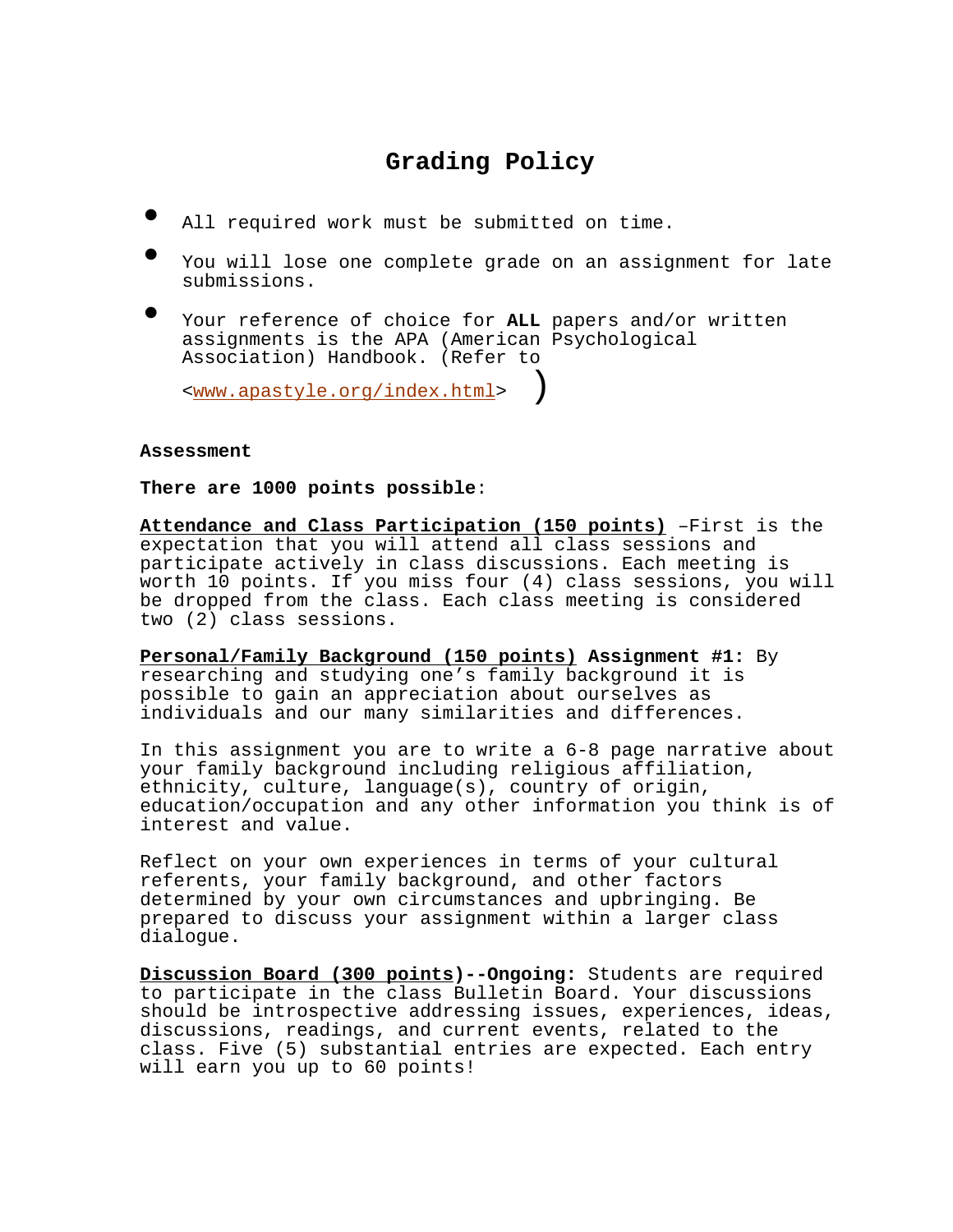**Research Paper (200 points)** — Each group will select a topic of their choice on diversity issues (with the exception of special education) and will write a 10-12 page paper (APA style only). Papers are due the last day of class (no plastic covers please!)

Suggestion: For your final paper, take one of the topics on the syllabus and research some aspect of it. Prepare a final PowerPoint presentation.

**Final PowerPoint Presentation (200 points)-**- Each group will select a topic of their choosing on Multicultural Education and prepare a 35-40 minute PowerPoint presentation and discussion for the class. Presentations will be done on the last class meetings.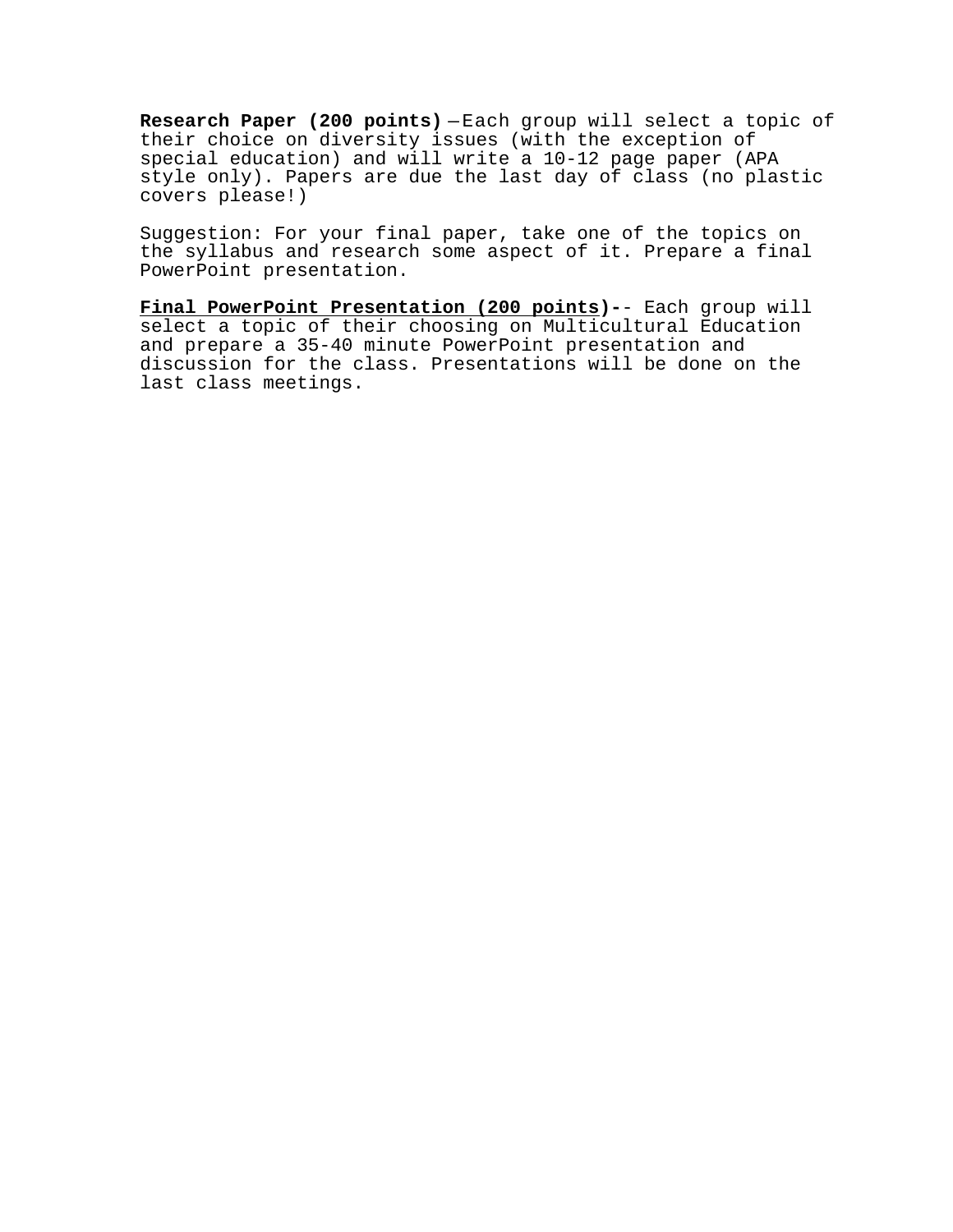## **Schedule of Readings**

### **Week 1 May 24 Introduction /Definitions/Culture**

Read: Horace Miner. Body Ritual Among the Nacirema (pp  $5-10$ ).

### **May 26 The Scope of Diversity**

Read: Spring: Chapter 1. Deculturalization and the Claim of Racial and Cultural Superiority by Anglo Americans (pp 115).

> Sonia Nieto: Multicultural Education in Practice (pp. 101-121).

### **Week 2 May 31 Ethnic & Cultural Diversity**

Read: Spring: Chapter 2. Deculturalization and the Schooling of Native Americans (pp 17-31).

> Spring: Chapter 3. Education and Segregation: African Americans (pp 35-51).

### **June 2 Socio-Economic Diversity**

Read: Spring: Chapter 4. Asian Americans: Exclusion and Segregation (pp 55-63).

> Spring: Chapter 5. Hispanic/Latino Americans: Exclusion and Segregation. (Pp 68-89).

 Stacey J. Lee: Academic Achievements Among Asian Americans (pp. 53-69)

### **Week 3 June 7 Foster Children**

Read: Ron Takaki: A Different Mirror (pp 11-21).

Victor Villasenor: Rain of Gold: Book One (pp1-91)

### **June 9 Special Populations**

Read: Beverly Tatum: Embracing a Cross-Racial Dialogue (pp 35-42).